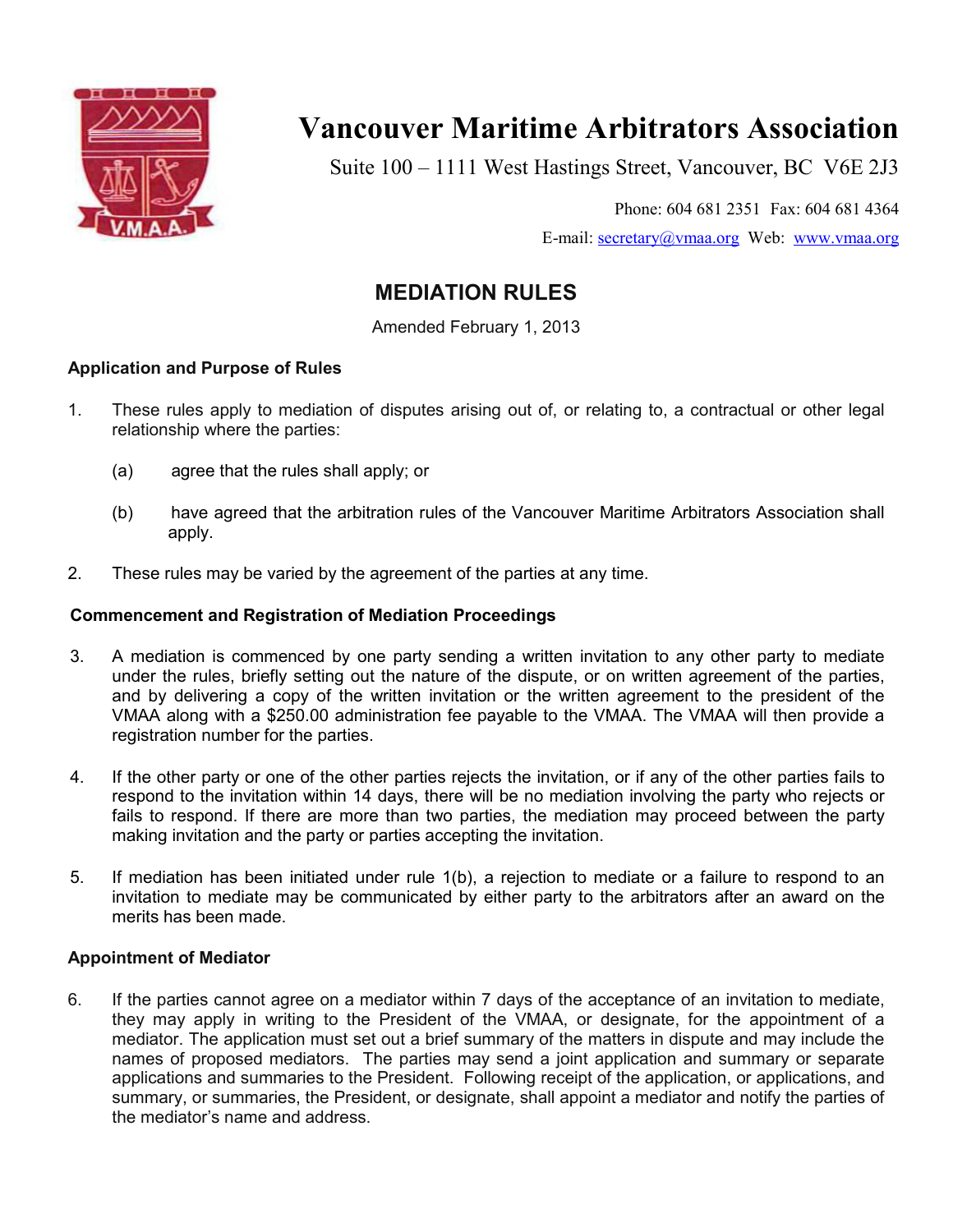- 7. Within 10 days of the mediator's appointment each party shall submit to the mediator a written statement describing the matter or matters in dispute, and each party shall provide a copy of its statement to the other party or parties. The written statement of each party shall not exceed 5 double spaced typewritten pages.
- 8. The mediator may request the parties or any of them to submit further written statements of their position and the facts and grounds relied on in support thereof, accompanied by any documents or other evidence considered relevant by the party. Copies of such statements and documents and descriptions of evidence shall be sent to the other party or parties.
- 9. The mediator may at any stage of mediation require a party to submit such additional information, which the mediator considers, may assist in the mediation.
- 10. The mediator shall, following consultation with the parties, fix the time and location of each mediation session.

### **Duties of the Mediator**

- 11. The mediator shall assist the parties in an independent and impartial manner to reach an amicable settlement of their dispute.
- 12. The mediator shall be guided by principles of objectivity, fairness and justice, and shall give consideration to, among other matters, the rights and obligations of the parties, the usages of the trade involved in the dispute, the circumstances surrounding the dispute, and any previous commercial business practices between or among the parties.
- 13. The mediator may conduct the mediation in such a manner as the mediator considers appropriate, taking into account the circumstances of the case, any wishes the parties may express, including any request by a party that the mediator hear oral statements, and the need for a speedy settlement of the dispute.
- 14. The mediator may at any stage of the mediation make proposals for a settlement of the dispute, but has no authority to impose a settlement on the parties. Such proposals need not be in writing and need not be accompanied by a statement of the reasons for them.
- 15. The mediator may, with the consent of the parties, hear any witness who may be able to assist in the mediation.
- 16. Where the mediator receives information concerning the dispute from a party, the mediator shall disclose the substance of that information to the other party or parties so that the other party or parties have the opportunity to present any explanation which they consider appropriate. However, when a party gives information to the mediator subject to a specific condition that it be kept confidential, the mediator shall not disclose that information to any other party.

#### **Communications Between Mediator and Parties**

17. The mediator may meet or communicate with the parties together or with each of them separately. Communication may be orally or in writing.

#### **Co-operation of Parties with the Mediator**

18. The parties shall co-operate with the mediator in good faith and shall endeavour to comply with the requests by the mediator to submit written materials, provide evidence and attend meetings.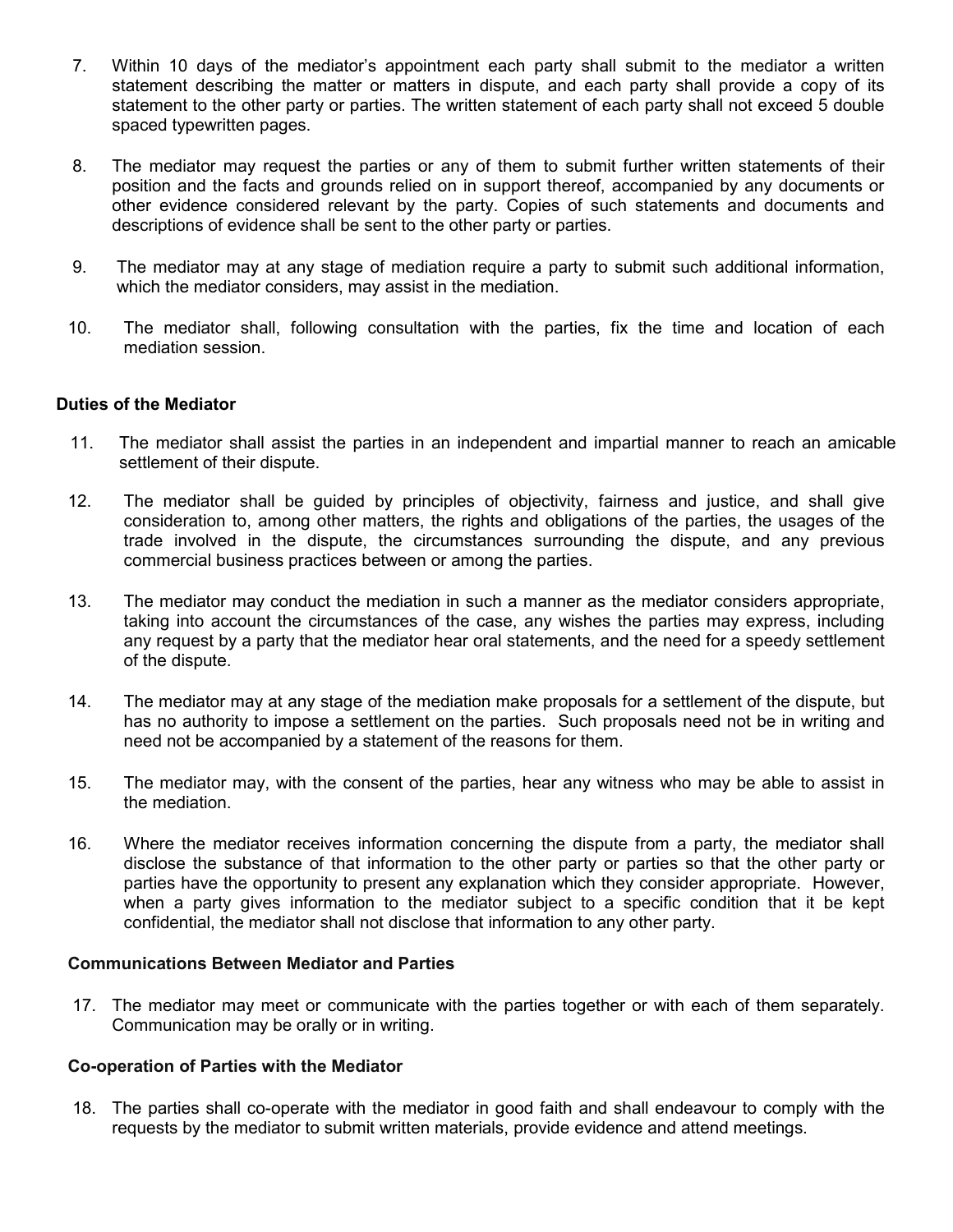### **Settlement**

- 19. Each party may, on its own initiative or at the invitation of the mediator, submit to the mediator suggestions for the settlement of the dispute.
- 20. When it appears to the mediator that there exists elements of a settlement that would be acceptable to the parties, the mediator shall formulate the terms of a possible settlement and submit them to the parties for their observations, and may reformulate the terms of a possible settlement, having such observations in mind.
- 21. If a settlement is agreed, the mediator, or the parties, shall prepare a settlement agreement, which shall be signed by the parties and witnessed by the mediator.
- 22. The parties, by signing the settlement agreement, end the dispute and are bound by the agreement which shall, for the purposes of its enforcement, be treated as an award pursuant to an arbitration agreement and the parties agree it is enforceable as an arbitration award under the laws of British Columbia, Canada and those other states in the world that have acceded to the 1958 United Nations Convention and the Recognition and Enforcement of Foreign Arbitral Awards.

# **Confidentiality**

- 23. The mediator shall keep confidential any information disclosed in the course of the mediation including all written material provided to the mediator.
- 24. The parties shall keep confidential any information disclosed in the course of the mediation including all written material provided, unless otherwise agreed by all the parties.
- 25. The parties agree that mediation sessions are settlement negotiations and disclosures are inadmissible in any further litigation or arbitration except as permitted by law. The parties agree not to subpoena or otherwise require the mediator to testify or produce records or notes in any further proceedings. No transcripts will be kept of the mediation and no recordings shall be made.
- 26. The parties agree that they shall not rely on or introduce as evidence in subsequent arbitral or judicial proceedings:
	- (a) any view expressed, or suggestion made, by the other party in respect of the possible settlement of the dispute;
	- (b) any admissions made by the other party in the course of the mediation;
	- (c) the fact that the other party had indicated a willingness to accept a proposal or recommendation for settlement made by the mediator; or
	- (d) proposals made or views expressed by the mediator.